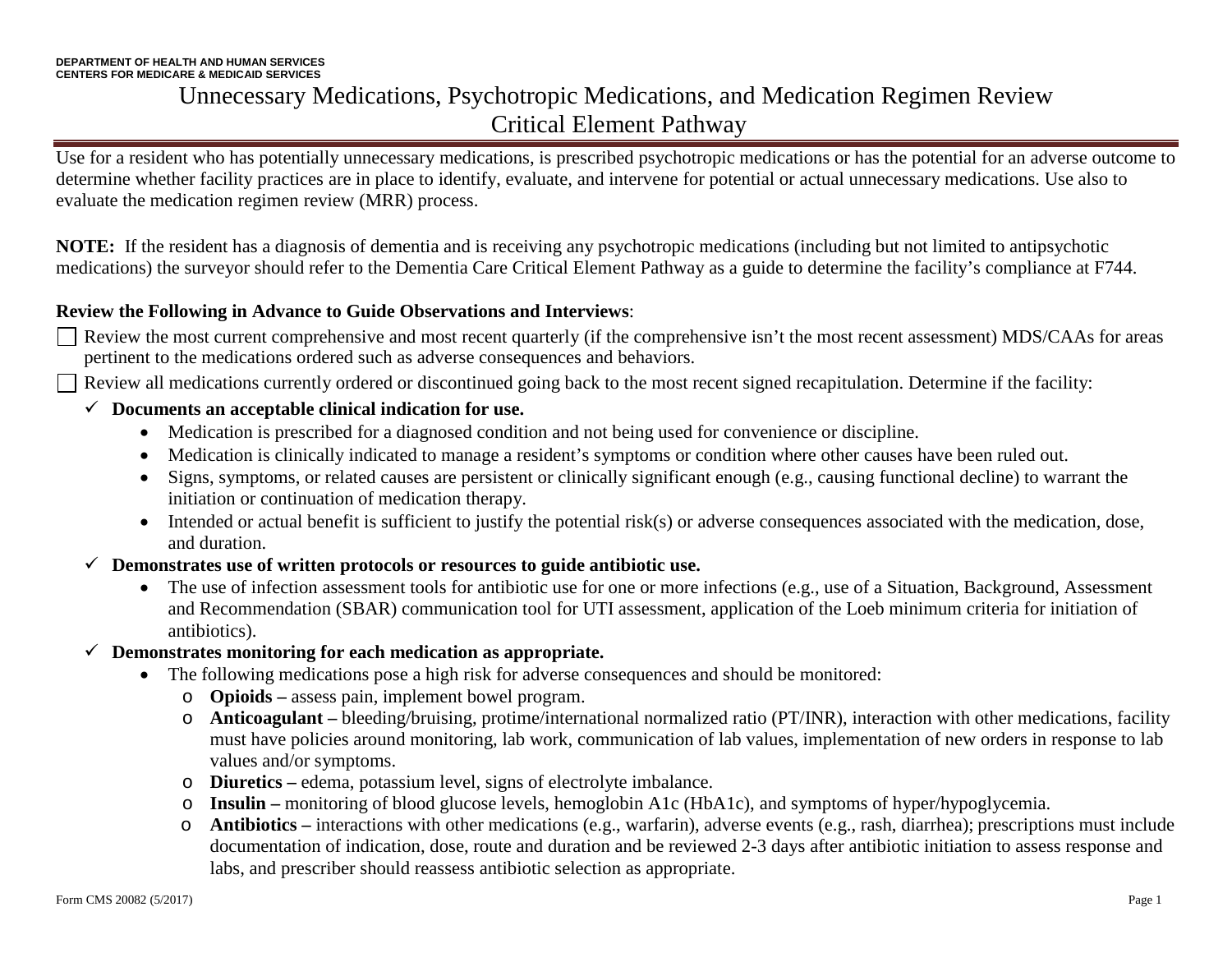#### o **All psychotropics –** monitor behavioral expressions or indications of distress.

- Facility staff, along with the pharmacist and prescribing practitioner recognize and evaluate the onset or worsening of signs or symptoms, or a change in condition to determine whether these potentially may be related to the medication regimen; and follow up as necessary upon identifying adverse consequences.
- Facility staff monitor the effectiveness of each medication and make changes to the pharmacological intervention, when necessary.
- **Demonstrates appropriate dosing for each medication.**
	- Is there documentation of a rationale for any medication that exceeds the manufacturer's recommendations, clinical practice guidelines, evidence based guidelines or standards of practice?
- **Documents duration for each medication.** 
	- Medications are not used for an excessive duration.
- **Documents clinical rationale for continued use for the medications, as required.**
	- Tapering when clinically indicated in an effort to discontinue or reduce the dose.
	- Concomitant use of two or more medications in the same pharmacological class.
	- Potential incompatibilities between medications.
- **Demonstrates a system that monitors and addresses the presence of or potential for adverse consequences.**
	- A clear clinical rationale from the attending physician/prescribing practitioner for continuing a medication that may be causing an adverse consequence, including risks and benefits.

#### **Demonstrates a system for and documents gradual dose reduction (GDR) for psychotropic medications, unless contraindicated.**

- Within the first year in which a resident is admitted on a psychotropic medication or after the facility has initiated a psychotropic medication:
	- o GDR attempts in two separate quarters with at least one month between the attempts.
	- oThe GDR must be attempted annually thereafter unless clinically contraindicated.
	- o Non-pharmacological approaches must be attempted and documented instead of using psychotropic medications, along with use of psychotropic medications, and while GDR is attempted.
- **Demonstrates adherence to requirements for as needed (PRN) psychotropic and antipsychotic medications.**
	- Residents do not receive PRN psychotropic medications unless necessary to treat a diagnosed specific condition which must be documented in the record.
	- PRN orders for psychotropic medications which **are not** antipsychotic medications are limited to 14 days. The attending physician/prescriber may extend the order beyond 14 days if he or she believes it is appropriate. If the attending physician extends the PRN for the psychotropic medication, the medical record must contain a documented rationale and determined duration.
	- PRN orders for psychotropic medications which **are** antipsychotic medications are limited to 14 days. A PRN order for an antipsychotic cannot be renewed unless the attending physician/prescriber evaluates the resident to determine if it is appropriate to write a new PRN order for the antipsychotic medication. The evaluation entails direct evaluation of the resident and assessment of the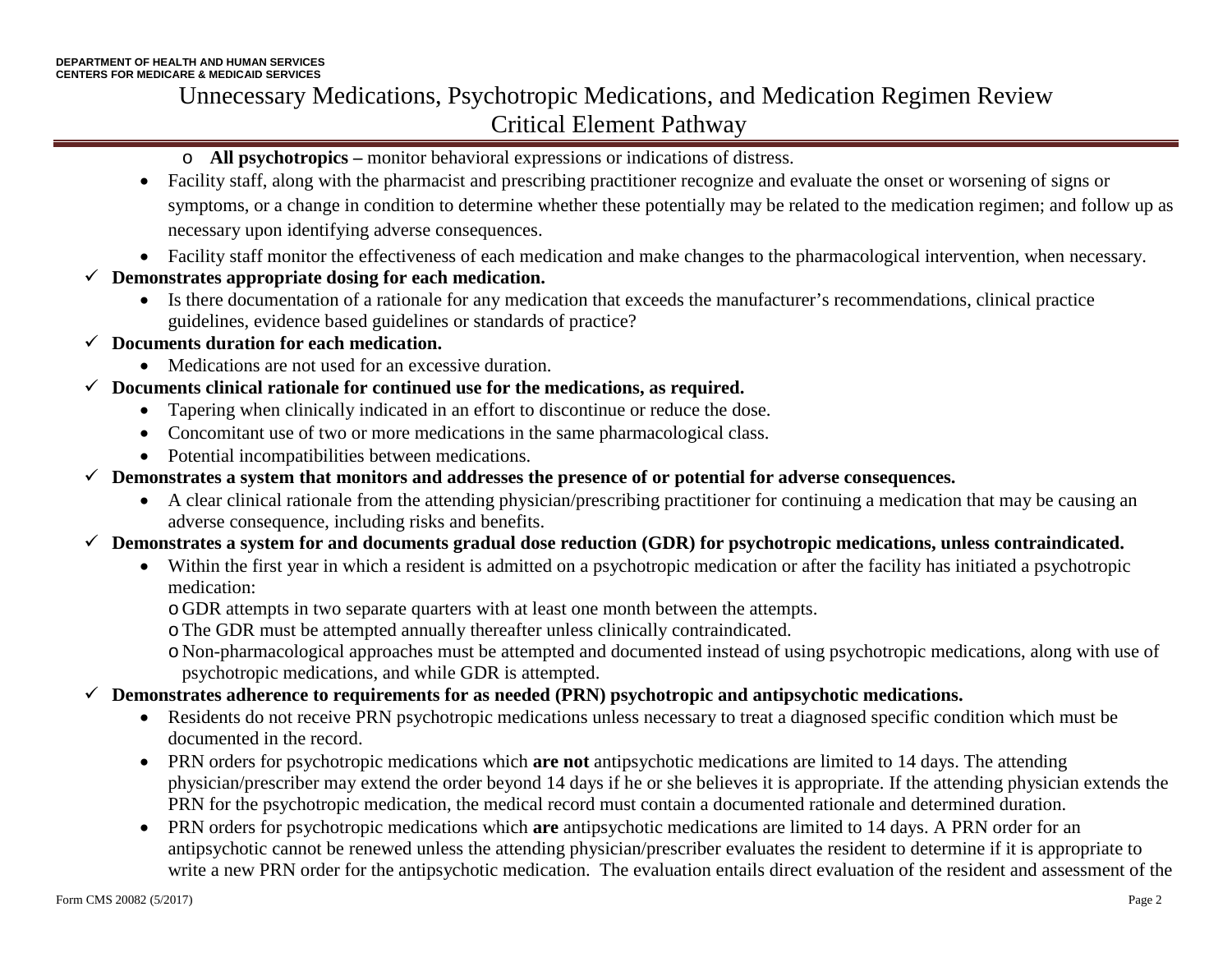resident's current conditions and progress to determine if the PRN antipsychotic medication is still needed. Attending physician/prescribing practitioner documentation of the evaluation should address:

- oWhether the antipsychotic medication is still needed on a PRN basis?
- oWhat is the benefit of the medication to the resident?
- o Have the resident's expressions or indications of distress improved as a result of the PRN antipsychotic medication?

Review the care plan for medications, especially high risk medications, and individualized approaches to care, including non-pharmacological interventions.

#### **Observations:**

- Are care planned interventions implemented for medications that pose a high risk for adverse consequences?
- What non-pharmacological approaches to care are used? Are they effective?
- What pharmacological interventions are used? Why was the medication used and was it effective (e.g., pain is relieved, distress is addressed)?
- How does staff respond and interact with the resident?
- Does the resident continue to show expressions or indications of distress? If so, how does staff respond?
- Are staff using a medication for convenience or discipline? If so, describe. (For concerns related to a medication that involves an inadequate indication for use and evidence shows the medication is also being used for the purpose of discipline or convenience rather than to treat the resident's medical symptoms, surveyors should assess compliance with  $§483.10(e)(1)$  and  $§483.12(a)(2)$ , F605, Right to Be Free From Chemical Restraints.)
- Does the resident have psychosocial, behavioral, mental, or physical adverse consequences that may be related to a medication:
	- **○** Anorexia/unplanned weight changes, edema;
	- **○** Decline in physical functioning (e.g., mobility or activities of daily living (ADLs));
	- **○** Rash, pruritus;
	- **○** Bleeding or bruising, spontaneous or unexplained;
	- **○** Respiratory changes;
	- **○** Bowel dysfunction (e.g., cramping abdominal pain);
	- **○** Urinary retention, incontinence;
	- **○** Dehydration or swallowing difficulty;
	- **○** Falls, dizziness, or headaches;
- **○** Muscle/nonspecific pain or unexplained abnormal movement;
- **○** Psychomotor agitation (restlessness, pacing, hand wringing);
- **○** Psychomotor retardation (slowed speech, thinking, movement);
- **○** Subdued, sedated, lethargic, or withdrawn;
- **○** Insomnia or sleep disturbances;
- **○** Mental status changes;
- **○** Behavioral changes or unusual behavior patterns; or
- **○** Depression, apathy or mood disturbance.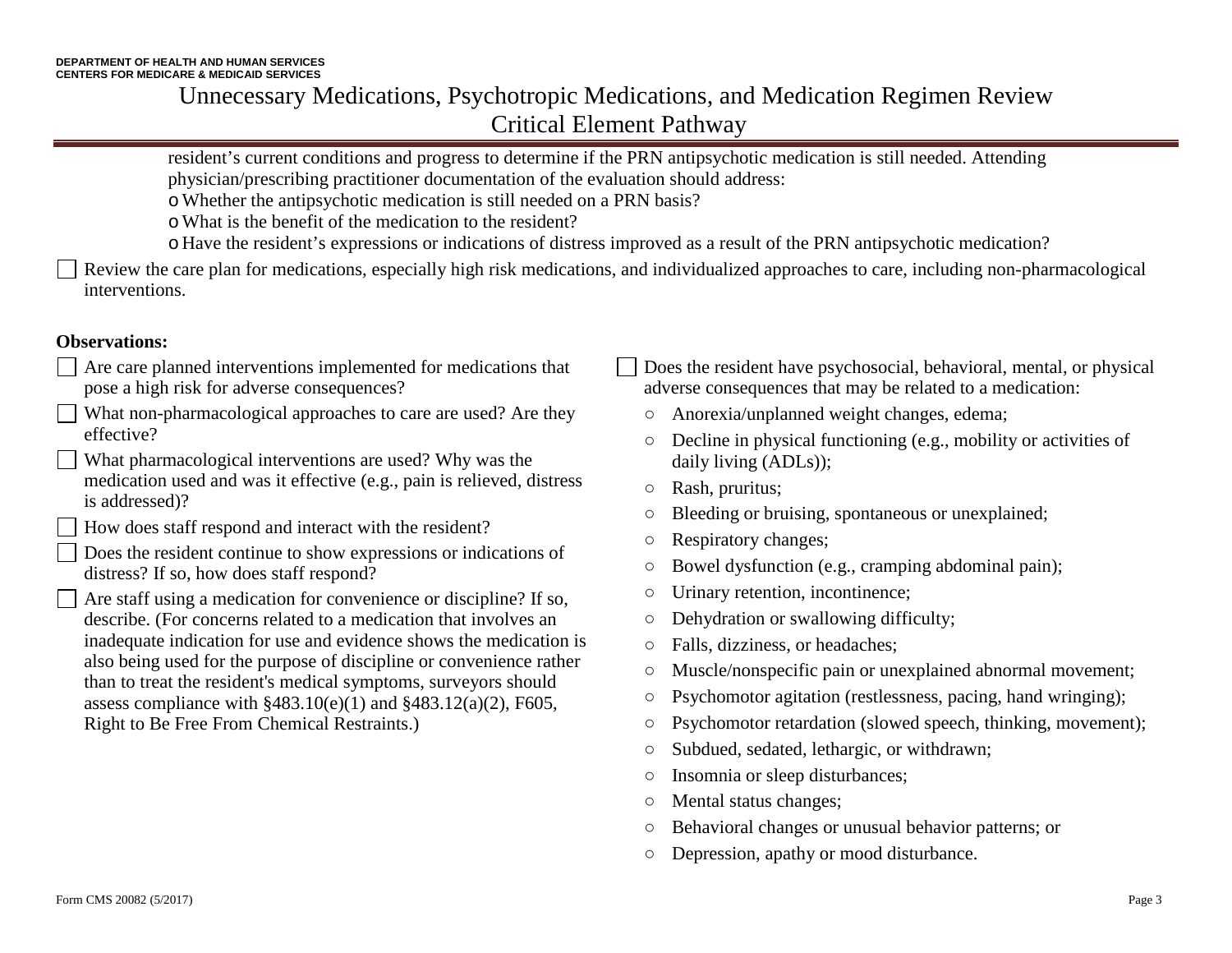| <b>Resident, Family or Resident Representative Interview:</b>                                                                                  |                                                                                                                                                                                                     |  |
|------------------------------------------------------------------------------------------------------------------------------------------------|-----------------------------------------------------------------------------------------------------------------------------------------------------------------------------------------------------|--|
| What medications do you get and why do you need to take them?<br>What are your goals for your medications?                                     | What alternatives to taking some of the medications, including<br>non-pharmacological approaches, has staff told you about?                                                                         |  |
| What information on the risk, benefits and potential side effects of<br>medications were you provided?                                         | Do you think the medication has helped (e.g., pain control,<br>improvements in function, decrease in edema, mood)? If not, why?                                                                     |  |
| What changes in your medications have occurred, including gradual<br>dose reductions for psychotropic medications?                             | What side effects have you had from the medication (ask about<br>specific medications)? Have you experienced any changes in what                                                                    |  |
| <b>NOTE:</b> Permission given by or a request made by the resident<br>and/or representative does not serve as a sole justification for the     | you are able to do since starting or changing a medication(s)? Do<br>you have allergies to any medication(s)?                                                                                       |  |
| medication itself.                                                                                                                             | Have you participated in discussions and/or care plan meetings<br>about your medications?                                                                                                           |  |
| <b>Staff Interviews (Nursing Aides, Nurse, Director of Nursing (DON), Social Services):</b>                                                    |                                                                                                                                                                                                     |  |
| What, when, and to whom do you report changes in the resident's                                                                                | Why does the resident have two medications in the same class?                                                                                                                                       |  |
| status (e.g., indications of distress or pain)?                                                                                                | How does the IDT determine what dose and duration is clinically                                                                                                                                     |  |
| How do you learn what the resident's daily care needs are?                                                                                     | indicated?                                                                                                                                                                                          |  |
| What non-pharmacological approaches are used?                                                                                                  | If the amount of any medication exceeds the manufacturer's                                                                                                                                          |  |
| What is the clinical indication for the medication?                                                                                            | recommendations, clinical or evidence-based practice guidelines,                                                                                                                                    |  |
| How does the facility monitor the medication?                                                                                                  | or standards of practice, what is the rationale?                                                                                                                                                    |  |
| What monitoring tools or systems are used?<br>$\bigcirc$                                                                                       | How do you monitor for significant adverse consequences?                                                                                                                                            |  |
| How did the interdisciplinary team (IDT) determine what should<br>$\bigcirc$<br>be monitored?                                                  | Has the resident had a change in condition, diet, weight loss,<br>dehydration, or acute illness? If so, what was done to assess the<br>possible complications for these changes due to medications? |  |
| For psychotropic medications, how did you determine what<br>$\circlearrowright$<br>behavior to monitor?                                        | Has the resident had an adverse reaction? If so, what and how was<br>the adverse reaction addressed?                                                                                                |  |
| How do you assure orders for medication monitoring are<br>$\bigcirc$<br>implemented (e.g., HbA1c, PT/INR)?                                     | How do you evaluate whether medications should be initiated,<br>continued, reduced, discontinued, or otherwise modified? How                                                                        |  |
| How do you communicate relevant information regarding<br>$\circlearrowright$<br>medication monitoring for this resident to other team members? | often is the evaluation for modification conducted?                                                                                                                                                 |  |

How do you assess whether each medication is effective?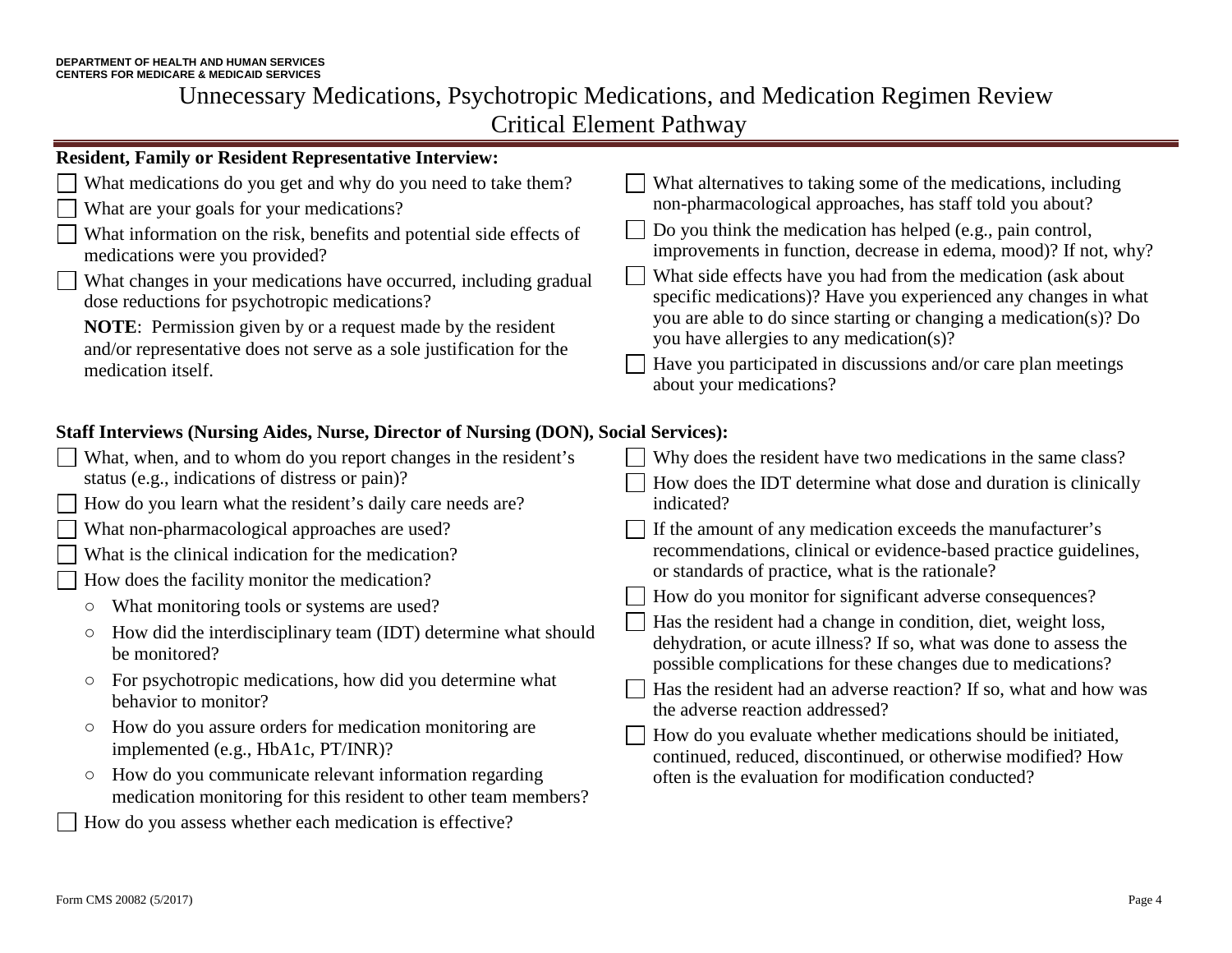| How does the facility ensure a review of medications for GDRs?<br>Are there policies and procedures in place to address issues which<br>include the different steps in the MRR process and steps to take<br>$\Box$ If the resident is on a psychotropic medication: When did you attempt<br>when an identified irregularity requires immediate action?<br>to reduce the medication in the last year and what were the results?<br>How are medication-related issues communicated to other staff, the<br>$\Box$ If the practitioner denied a GDR: Did the practitioner provide a risk-<br>attending practitioner or prescribing practitioner, and resident and,<br>benefit statement describing the contraindications for a GDR?<br>if appropriate, resident representative?<br>How do you monitor staff to ensure they are implementing care<br>How is the MRR process conducted for short-stay residents?<br>planned approaches?<br>Has there been a change in the resident's overall function and<br>What was the rationale for the practitioner's decisions in managing<br>mood that potentially may indicate unnecessary medications or<br>the resident's medications or medication-related concerns?<br>adverse reactions? If so, describe.<br>$\Box$ How did you involve the resident in decisions regarding medications? |  |
|---------------------------------------------------------------------------------------------------------------------------------------------------------------------------------------------------------------------------------------------------------------------------------------------------------------------------------------------------------------------------------------------------------------------------------------------------------------------------------------------------------------------------------------------------------------------------------------------------------------------------------------------------------------------------------------------------------------------------------------------------------------------------------------------------------------------------------------------------------------------------------------------------------------------------------------------------------------------------------------------------------------------------------------------------------------------------------------------------------------------------------------------------------------------------------------------------------------------------------------------------------------------------------------------------------------------------------|--|
| If the resident is receiving PRN psychotropic or antipsychotic<br>How often is the MRR conducted and are medical charts included in<br>medication(s): How is this medication monitored and how does the<br>this review?<br>IDT determine if the PRN medication is clinically indicated and<br>Under what circumstances is the MRR conducted more often than<br>ensure the PRN orders are consistent with PRN requirements for<br>monthly?<br>psychotropic and antipsychotic medications?<br>Ask about any other related concerns the surveyor has identified.                                                                                                                                                                                                                                                                                                                                                                                                                                                                                                                                                                                                                                                                                                                                                                   |  |
| <b>Pharmacist Interview:</b>                                                                                                                                                                                                                                                                                                                                                                                                                                                                                                                                                                                                                                                                                                                                                                                                                                                                                                                                                                                                                                                                                                                                                                                                                                                                                                    |  |
| $\Box$ Do you perform a monthly MRR (or more frequently if needed)?<br>If the pharmacist didn't identify a specific issue, ask why the issue<br>was not identified as an irregularity on the MRR.<br>□ Do you include each resident's medical record in this monthly<br>review?<br>What is the MRR process for short-stay residents?<br>How do you evaluate PRN medications, specifically PRN<br>What protocols to do you have in place (e.g., lab to monitor for                                                                                                                                                                                                                                                                                                                                                                                                                                                                                                                                                                                                                                                                                                                                                                                                                                                               |  |
| psychotropic and antipsychotic medications?<br>adverse events and drug interactions related to use of antibiotics<br>and other high-risk medications)?<br>What are you reviewing (e.g., adequate indication, dose, continued<br>Are you part of the IDT who reviews this resident's medication?<br>need, and adverse consequences)?<br>Did you identify and report to the attending physician, medical<br>What steps do you take when an irregularity requires immediate<br>director, and DON any irregularities with this resident's medication<br>action? Are these steps part of facility policy?                                                                                                                                                                                                                                                                                                                                                                                                                                                                                                                                                                                                                                                                                                                            |  |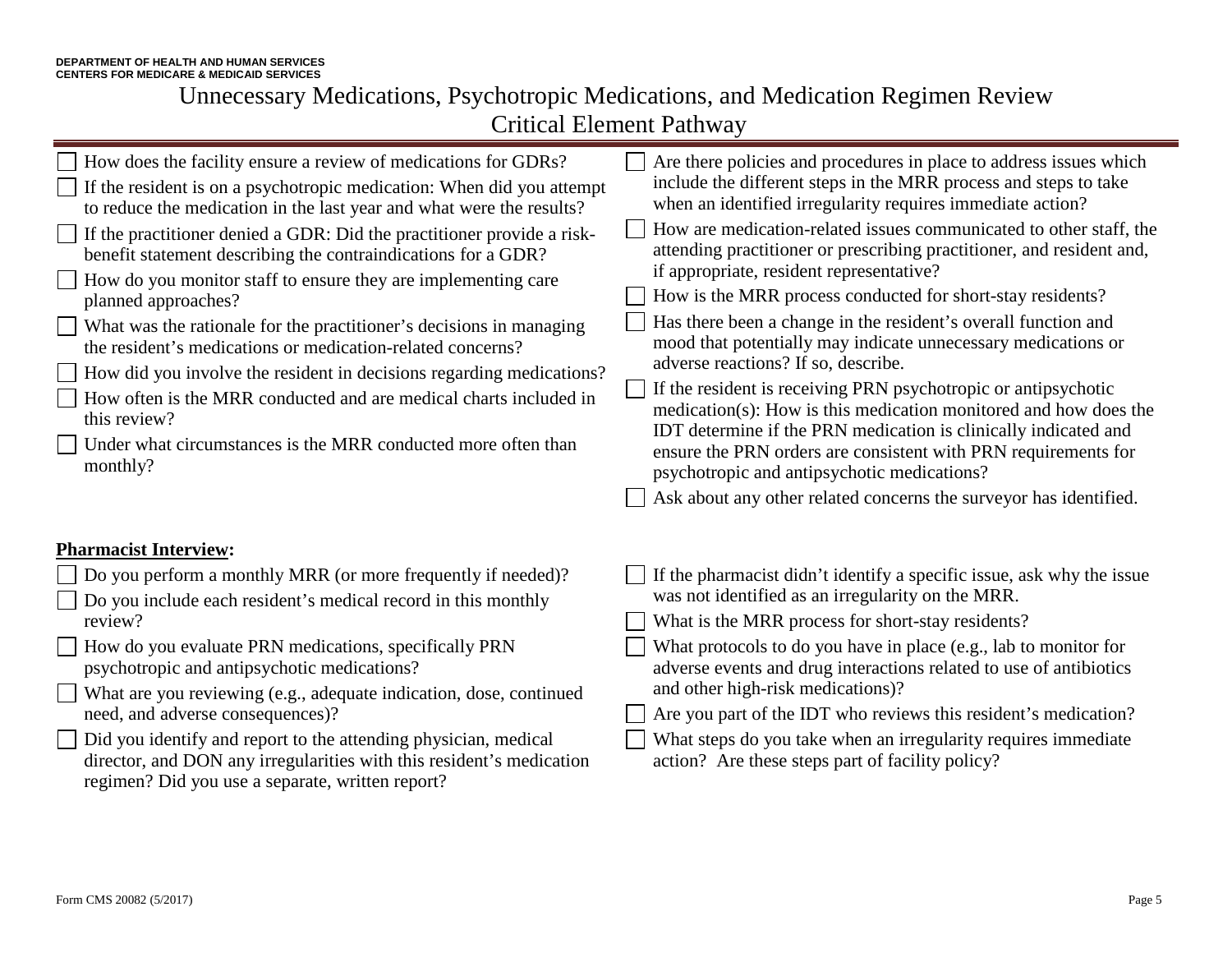#### **Attending Practitioner, Medical Director, and DON Interviews:** Did you receive a written report of irregularities identified during the What other approaches were attempted prior to the use of a psychotropic medication and/or while attempting a GDR? MRR? Did you make a change in the resident's medication in response to When was a GDR last completed? What was the result? the identified irregularity(ies) or document a rationale if you didn't Are you included in the IDT meeting for this resident? make a change in the medication regimen? What is the rationale behind why the medication is being used (e.g., antipsychotic for dementia or other high risk medications)? **Record Review:** Was the underlying cause (medical, environmental, or psychosocial Was there a "significant change" in the resident's condition (i.e., will stressors) of the conditions or symptoms requiring the medication not resolve itself without intervention by staff or by implementing standard disease-related clinical interventions; impacts more than identified? one area of health; requires IDT review or revision of the care If a medication was discontinued, was there evidence of a GDR, if plan)? If so, was a significant change comprehensive assessment applicable (e.g., for psychotropic and antipsychotic medications)? conducted within 14 days? Did the pharmacist conduct an MRR for the resident at least once a  $\Box$  Is the MAR accurate, complete and followed according to standards month that included a review of the resident's medical record? of practice? Did the pharmacist identify and report all medication irregularities to For antibiotics: Are signs or symptoms of infection documented?  $\perp$ the attending physician, medical director, and DON? Were the Have appropriate diagnostic tests been obtained to inform antibiotic irregularities documented on a separate, written report? Were the selection and continuation? reports acted upon? What is the facility response when monitoring indicates a lack of Did the attending physician document in the medical record that the progress toward the therapeutic goal? irregularity was reviewed? What, if any, action was taken? What rationale was documented if no change was made to the medication What individualized, non-pharmacological approaches were documented, specifically for residents who receive psychotropic regimen? medications? If the resident had a change in condition such as, dehydration or acute illness, was the medication regimen reviewed? Did the Review the facility's policies regarding psychotropic medications pharmacist complete a MRR? and MRR. Are they updated and maintained? Does the policy include timeframes for the steps in the process? Does the policy Is there evidence of actual or potential adverse events, such as include the steps the licensed pharmacist must take for a medication allergic reactions, inadequate monitoring? (Refer to the CMS irregularity that requires urgent action?Adverse Drug Event Trigger Tool).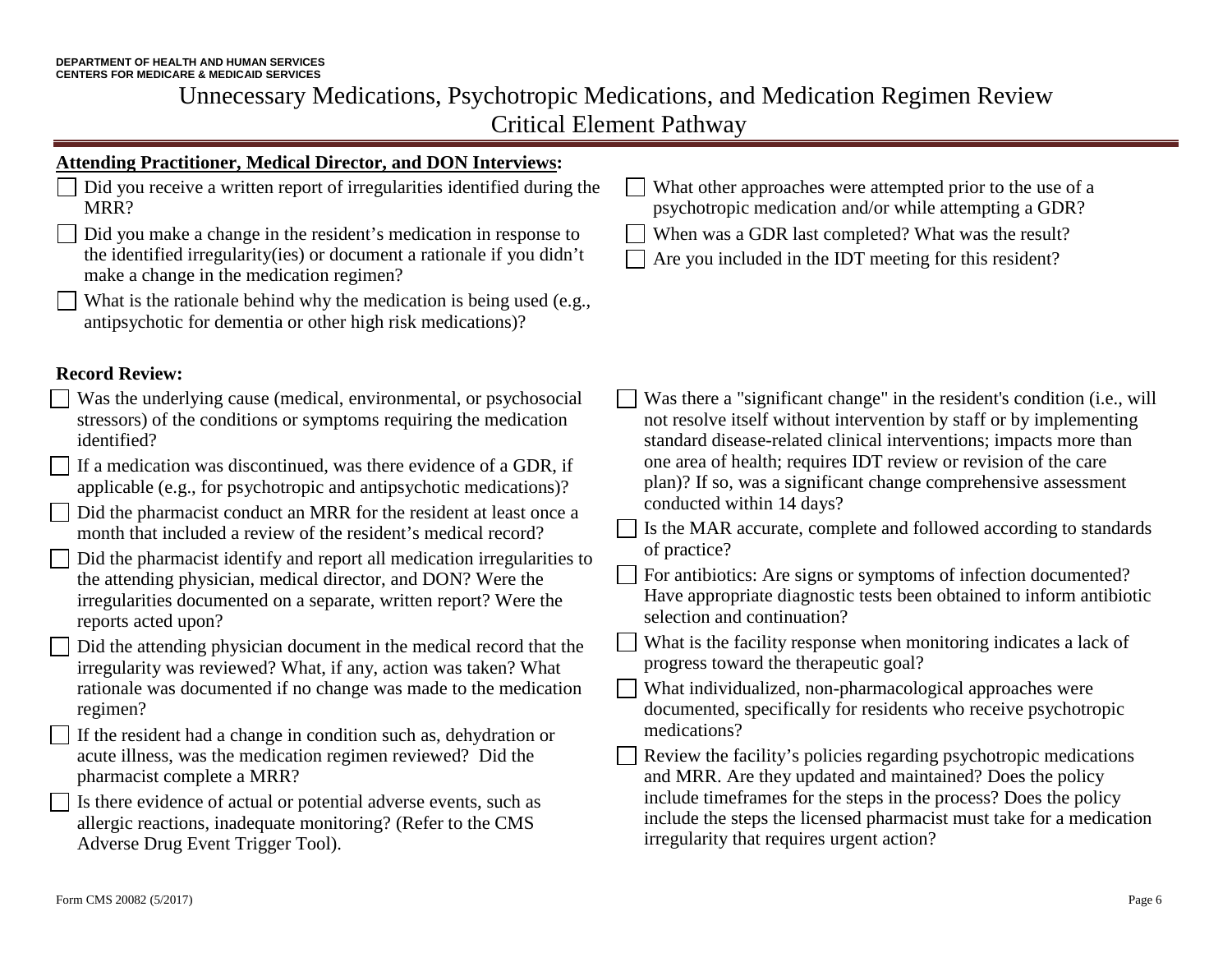### **Critical Elements Decisions:**

- 1. For the **Medication Regimen Review (MRR)**:
	- A. Did the licensed pharmacist:
		- o Conduct an MRR, at least monthly, that included a review of the resident's medical record;
		- o Conduct an MRR more frequently, as needed; and
		- o Report irregularities to the attending physician, medical director, and the DON?
	- B. Did the attending physician document:
		- o Review of identified irregularity(ies);
		- o The action, if any, taken;
		- o A rationale if no action is taken?
	- C. Has the facility developed and implemented MRR policies and procedures?
		- o Do they address, at a minimum:
			- Time frames for steps in the MRR process;
			- Steps the pharmacist must take when an irregularity requires urgent action.
	- If No to any of the above, cite F756
- 2. For **Unnecessary Medications**: Did the facility ensure that each resident's medication regimen was free from unnecessary medications? (Note: If the unnecessary medication is a psychotropic medication, cite F758) If No, cite F757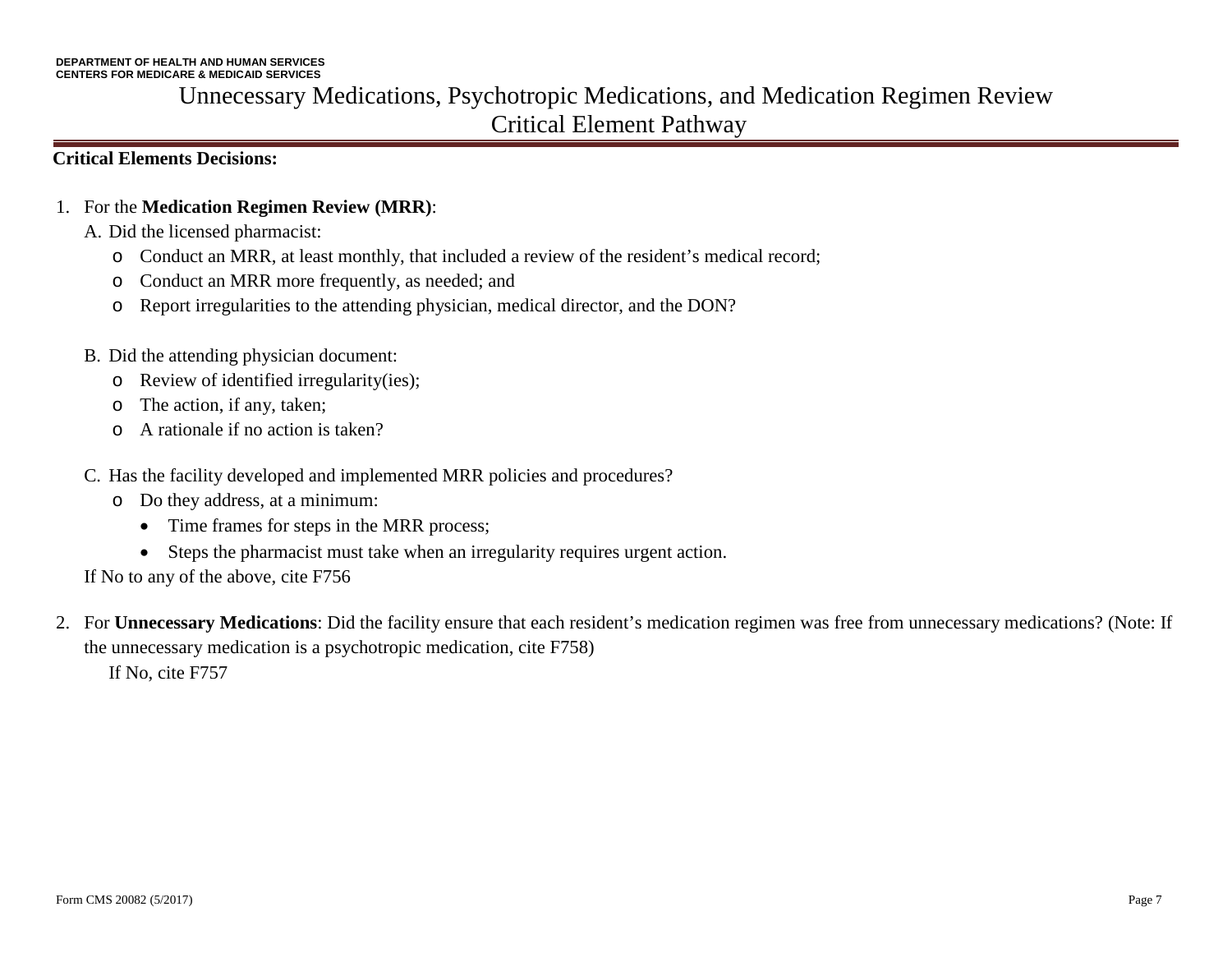- 3. For **Psychotropic Medications**, did the facility ensure that:
	- o they are used only to treat a specific, diagnosed, and documented condition;
	- o a GDR was attempted, unless clinically contraindicated, and non-pharmacological approaches to care were implemented;
	- o PRN use is only if necessary to treat a specific, diagnosed, and documented condition;
	- o PRN orders for psychotropic medications which **are not** for antipsychotic medications are limited to 14 days,unless the attending physician/prescribing practitioner documents a rationale to extend the medication;
	- o PRN orders which **are** for antipsychotic medications are limited to 14 days, without exception and the attending physician/prescribing practitioner did not renew the order without first evaluating the resident?

If No to any of the above, cite F758

NA, the resident was not prescribed psychotropic medications.

- 4. Did the facility conduct ongoing review for antibiotic stewardship? If No, cite F881
- 5. For newly admitted residents and if applicable based on the concern under investigation, did the facility develop and implement a baseline care plan within 48 hours of admission that included the minimum healthcare information necessary to properly care for the immediate needs of the resident? Did the resident and resident representative receive a written summary of the baseline care plan that he/she was able to understand? If No, cite F655.

NA, the resident did not have an admission since the previous survey OR the care or service was not necessary to be included in a baseline care plan.

6. If the condition or risks related to medications were present at the time of the required comprehensive assessment, did the facility comprehensively assess the resident's physical, mental, and psychosocial needs to identify the risks and/or to determine underlying causes, to the extent possible, and the impact upon the resident's function, mood, and cognition? If No, cite F636

NA, condition/risks were identified after completion of the required comprehensive assessment and did not meet the criteria for a significant change MDS OR the resident was recently admitted and the comprehensive assessment was not yet required.

7. If there was a significant change in the resident's status, did the facility complete a significant change assessment within 14 days of determining the status change was significant?

If No, cite F637

NA, the initial comprehensive assessment had not yet been completed therefore a significant change in status assessment is not required OR the resident did not have a significant change in status.